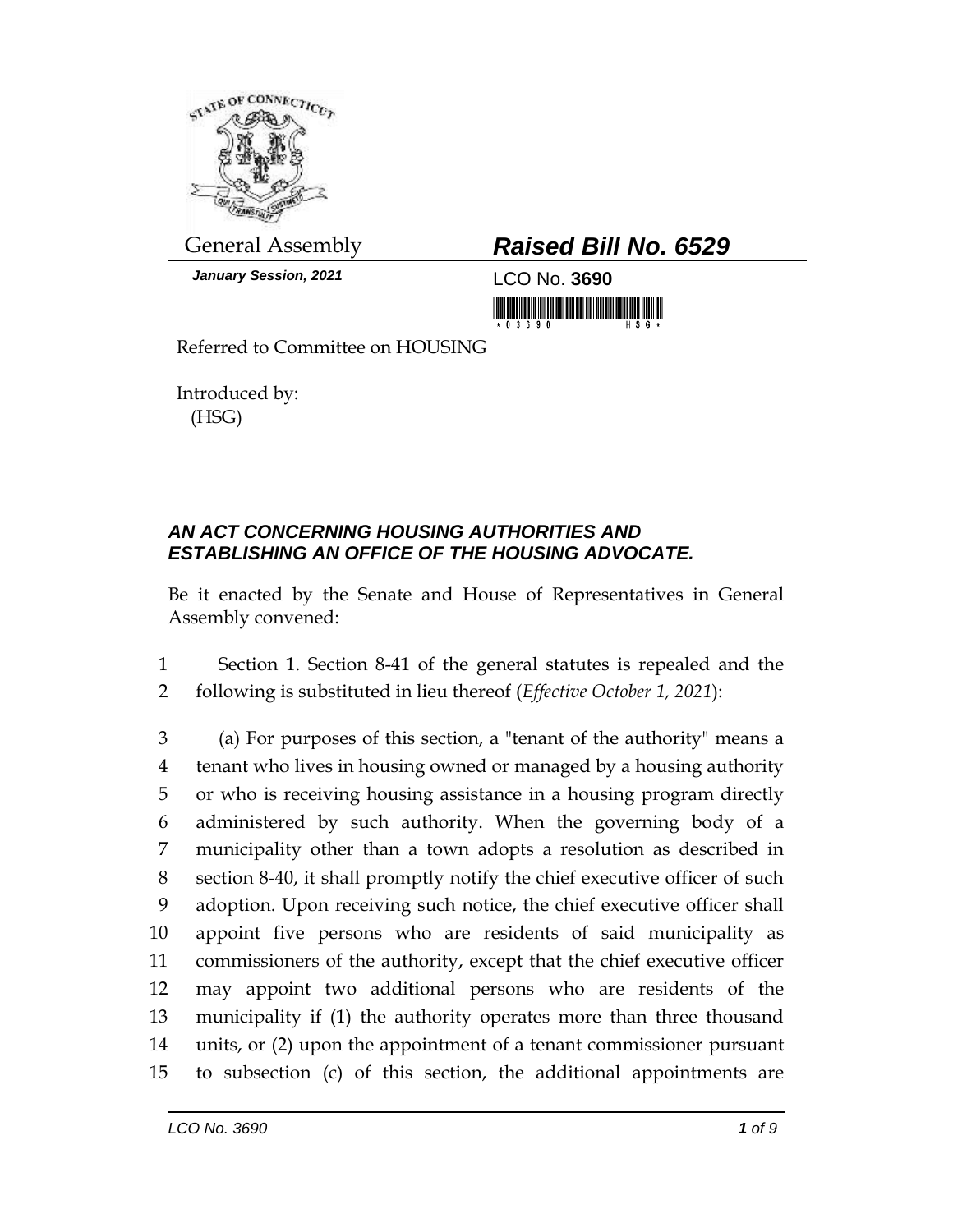necessary to achieve compliance with 24 CFR 964.415 or section 9-167a. If the governing body of a town adopts such a resolution, such body shall appoint five persons who are residents of said town as commissioners of the authority created for such town, except that such body may appoint two additional persons who are residents of the town if, upon the appointment of a tenant commissioner pursuant to subsection (c) of this section, the additional appointments are necessary to achieve compliance with 24 CFR 964.415 or section 9-167a. The commissioners who are first so appointed shall be designated to serve for a term of either one, two, three, four or five years, except that if the authority has five members, the terms of not more than one member shall expire in the same year. Terms shall commence on the first day of 28 the month next succeeding the date of their appointment, and annually thereafter a commissioner shall be appointed to serve for five years except that any vacancy which may occur because of a change of residence by a commissioner, removal of a commissioner, resignation or death shall be filled for the unexpired portion of the term. If a governing body increases the membership of the authority on or after July 1, 1995, such governing body shall, by resolution, provide for a term of five years for each such additional member. The term of the chairman shall be three years. At least one of such commissioners of an authority having five members, and at least two of such commissioners of an authority having more than five members, shall be a tenant or tenants of the authority selected pursuant to subsection (c) of this section. If, on October 1, 1979, a municipality has adopted a resolution as described in section 8-40, but has no tenants serving as commissioners, the chief executive officer of a municipality other than a town or the governing body of a town shall appoint a tenant who meets the qualifications set out in this section as a commissioner of such authority when the next vacancy occurs. No commissioner of an authority may hold any public office in the municipality for which the authority is created. A commissioner shall hold office until said commissioner's successor is 48 appointed and has qualified. Not later than January 1, 2022, each commissioner who is serving on said date, and, thereafter, upon appointment, each newly appointed commissioner who is not a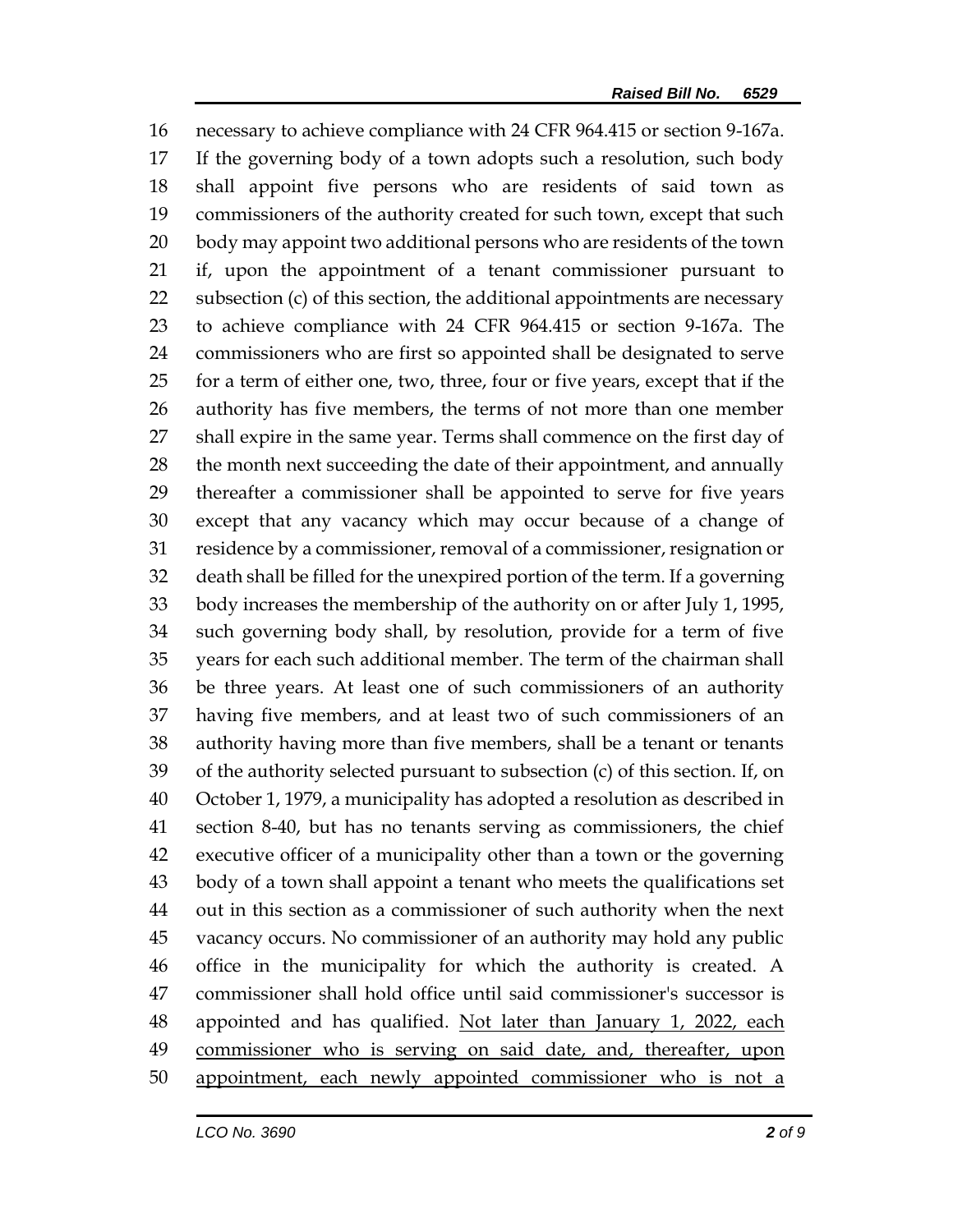reappointment, shall participate in a training for housing authority commissioners provided by the United States Department of Housing 53 and Urban Development. A certificate of the appointment or reappointment of any commissioner shall be filed with the clerk and shall be conclusive evidence of the legal appointment of such commissioner, after said commissioner has taken an oath in the form prescribed in the first paragraph of section 1-25. The powers of each authority shall be vested in the commissioners thereof. Three commissioners shall constitute a quorum if the authority consists of five commissioners. Four commissioners shall constitute a quorum if the authority consists of more than five commissioners. Action may be taken by the authority upon a vote of not less than a majority of the commissioners present, unless the bylaws of the authority require a larger number. The chief executive officer, or, in the case of an authority for a town, the governing body of the town, shall designate which of the commissioners shall be the first chairman, but when the office of chairman of the authority becomes vacant, the authority shall select a chairman from among its commissioners. An authority shall select from among its commissioners a vice chairman, and it may employ a secretary, who shall be executive director, and technical experts and such other officers, agents and employees, permanent and temporary, as it requires, and shall determine their qualifications, duties and compensation, provided, in municipalities having a civil service law, all appointments and promotions, except the employment of the secretary, shall be based on examinations given and lists prepared under such law, and, except so far as may be inconsistent with the terms of this chapter, such civil service law and regulations adopted thereunder shall apply to such housing authority and its personnel. For such legal services as it requires, an authority may employ its own counsel and legal staff. An authority may delegate any of its powers and duties to one or more of its agents or employees. Not later than October 1, 2021, any existing employee of a housing authority shall submit to a state and national 83 criminal history records check conducted in accordance with the 84 provisions of section 29-17a, and, thereafter, any prospective employee hired on or after said date by an authority, shall submit to such a state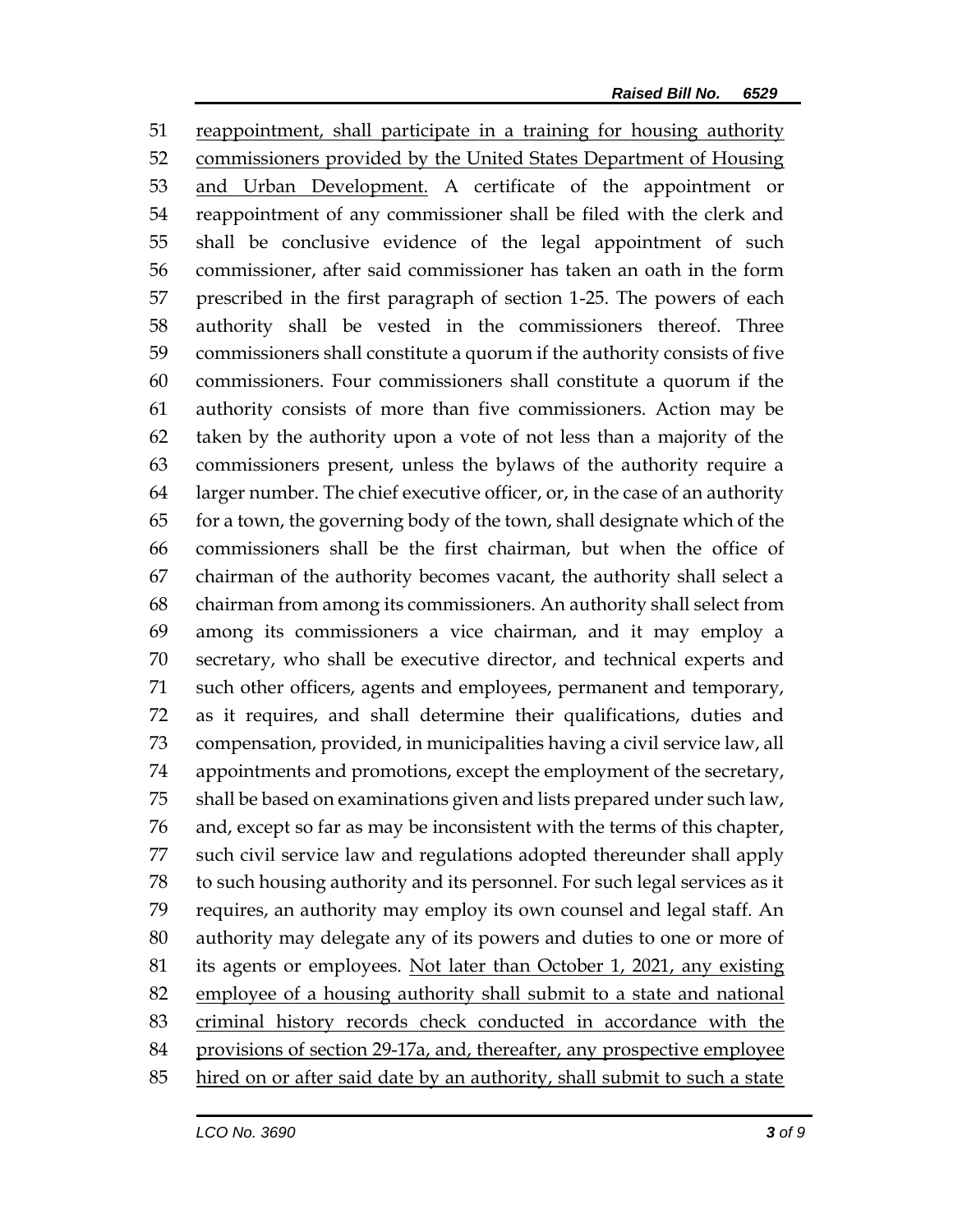and national records check prior to commencing employment with the authority. A commissioner, or any employee of the authority who handles its funds, shall be required to furnish an adequate bond. The commissioners shall serve without compensation, but shall be entitled to reimbursement for their actual and necessary expenses incurred in the performance of their official duties.

 (b) The authority shall designate a tenant organization as the recognized jurisdiction-wide tenant organization only if (1) the members of the governing board of such tenant organization were elected through a jurisdiction-wide election, and (2) such tenant organization satisfies the requirements for elected jurisdiction-wide resident councils pursuant to regulations promulgated by the United States Department of Housing and Urban Development, except that a tenant of the authority shall be eligible to vote in any election for the governing board of such tenant organization and to serve on the governing board of such tenant organization without regard to whether such tenant receives or lives in housing that receives federal assistance. Any tenant organization that has been designated by the authority as the recognized jurisdiction-wide tenant organization may select tenants for appointment as tenant commissioner in accordance with subsection (c) of this section.

 (c) (1) Not less than sixty days before the appointment of any tenant commissioner or the expiration of the term of any tenant commissioner, whichever is earlier, the housing authority shall notify all tenant organizations comprised of tenants residing within units owned or managed by such housing authority and all tenants of such authority of such pending appointment or expiration of term. The notice shall include information concerning procedures by which tenants may petition for an election pursuant to this subsection.

 (2) The appointee as tenant commissioner shall be selected by a fair election of the tenants of the authority if, not more than thirty days after the authority notifies such tenants of a pending appointment or expiration of term pursuant to subdivision (1) of this subsection, ten per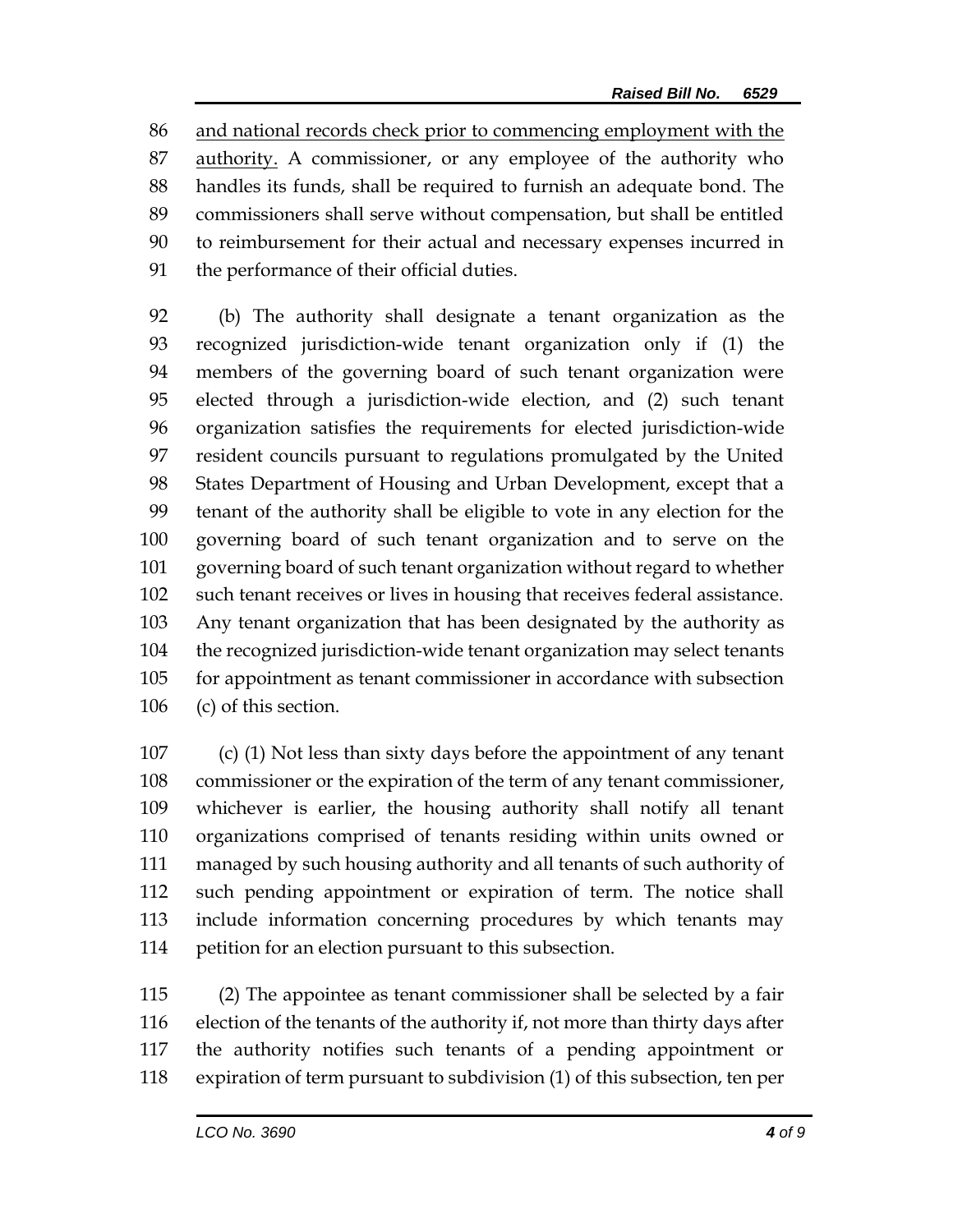cent of the tenants of the authority or seventy-five tenants of the authority, whichever is less, petition the authority for an election.

 (3) If the tenants of the authority have not petitioned for an election pursuant to subdivision (2) of this subsection, then the appointee as tenant commissioner shall be selected by the recognized jurisdiction- wide tenant organization, if any, by means provided for in the by-laws adopted by such tenant organization. Such means may include, without limitation, a fair election by the tenants of the authority or selection by the governing board of such tenant organization.

 (4) If an appointee as tenant commissioner has not been selected by an election of the tenants of the authority or by other means pursuant to the by-laws adopted by the recognized jurisdiction-wide tenant organization by the date ninety days after the date the housing authority provides notice of a pending appointment or expiration of term pursuant to subdivision (1) of this subsection, then the appointing authority shall select the appointee. In making such selection, the appointing authority shall consider any tenant recommended by any tenant organization within its jurisdiction or the jurisdiction-wide tenant organization.

 (5) The housing authority shall provide all tenants of the authority with written notice of any election conducted pursuant to this subsection or subsection (b) of this section not later than thirty days before the date of such election. For any election conducted pursuant to this subsection for an authority having more than five commissioners, the housing authority may establish qualifications for the second tenant commissioner as necessary to achieve compliance with 24 CFR 964.415 or section 9-167a.

 (d) For any election conducted pursuant to subsection (c) of this section, the housing authority shall use its best efforts to secure an impartial entity to administer such election. To the extent practicable, such impartial entity shall be selected with the agreement of the recognized jurisdiction-wide tenant organization, if any. In the event of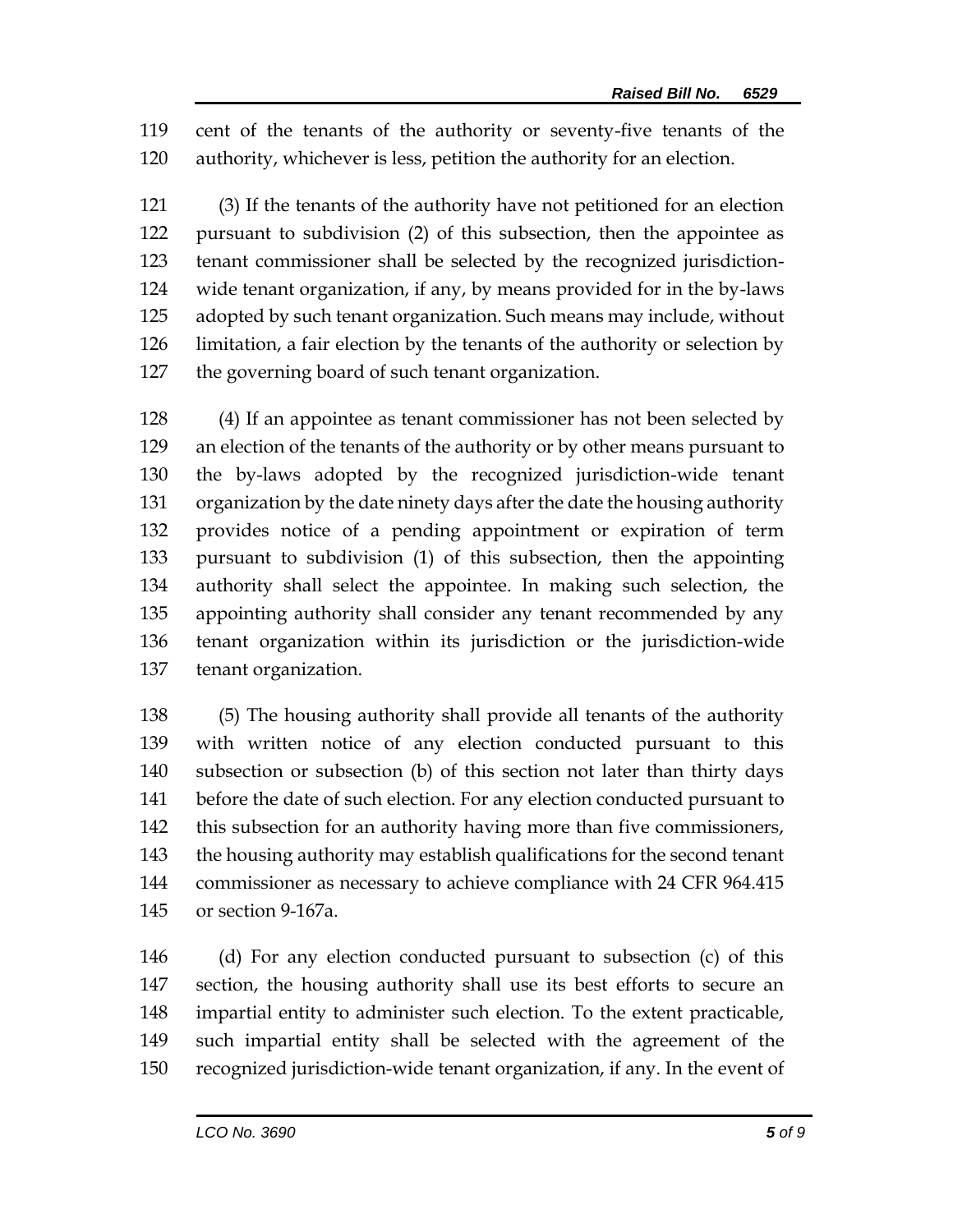a dispute concerning the procedure for or results of such election, any person may petition the entity administering such election for a resolution of such dispute.

 (e) Notwithstanding any provision of subsection (a) of this section or any other provision of the general statutes, a commissioner of an authority may serve as a justice of the peace or a registrar of voters.

 Sec. 2. Section 8-68f of the general statutes is repealed and the following is substituted in lieu thereof (*Effective October 1, 2021*):

 Each housing authority which receives financial assistance under any state housing program, and the Connecticut Housing Finance Authority or its subsidiary when **[**said**]** such authority or subsidiary is the successor owner of housing previously owned by a housing authority under part II or part VI of this chapter, shall, for housing which it owns and operates, (1) provide each of its tenants with a written lease, (2) provide each tenant, at the time the tenant signs an initial lease and annually thereafter, contact information for the management of the housing authority, the local department of public health and the Commission on Human Rights and Opportunities, and a notice of a tenant's rights, (3) adopt a procedure for hearing tenant complaints and grievances, **[**(3)**]** (4) adopt procedures for soliciting tenant comment on proposed changes in housing authority policies and procedures, including changes to its lease and to its admission and occupancy policies, and **[**(4)**]** (5) encourage tenant participation in the housing authority's operation of state housing programs, including, where appropriate, the facilitation of tenant participation in the management of housing projects. If such housing authority or the Connecticut Housing Finance Authority or its subsidiary operates both a federal and a state-assisted housing program, it shall use the same procedure for hearing tenant grievances in both programs. The Commissioner of Housing shall adopt regulations in accordance with the provisions of chapter 54 to establish uniform minimum standards for the requirements in this section.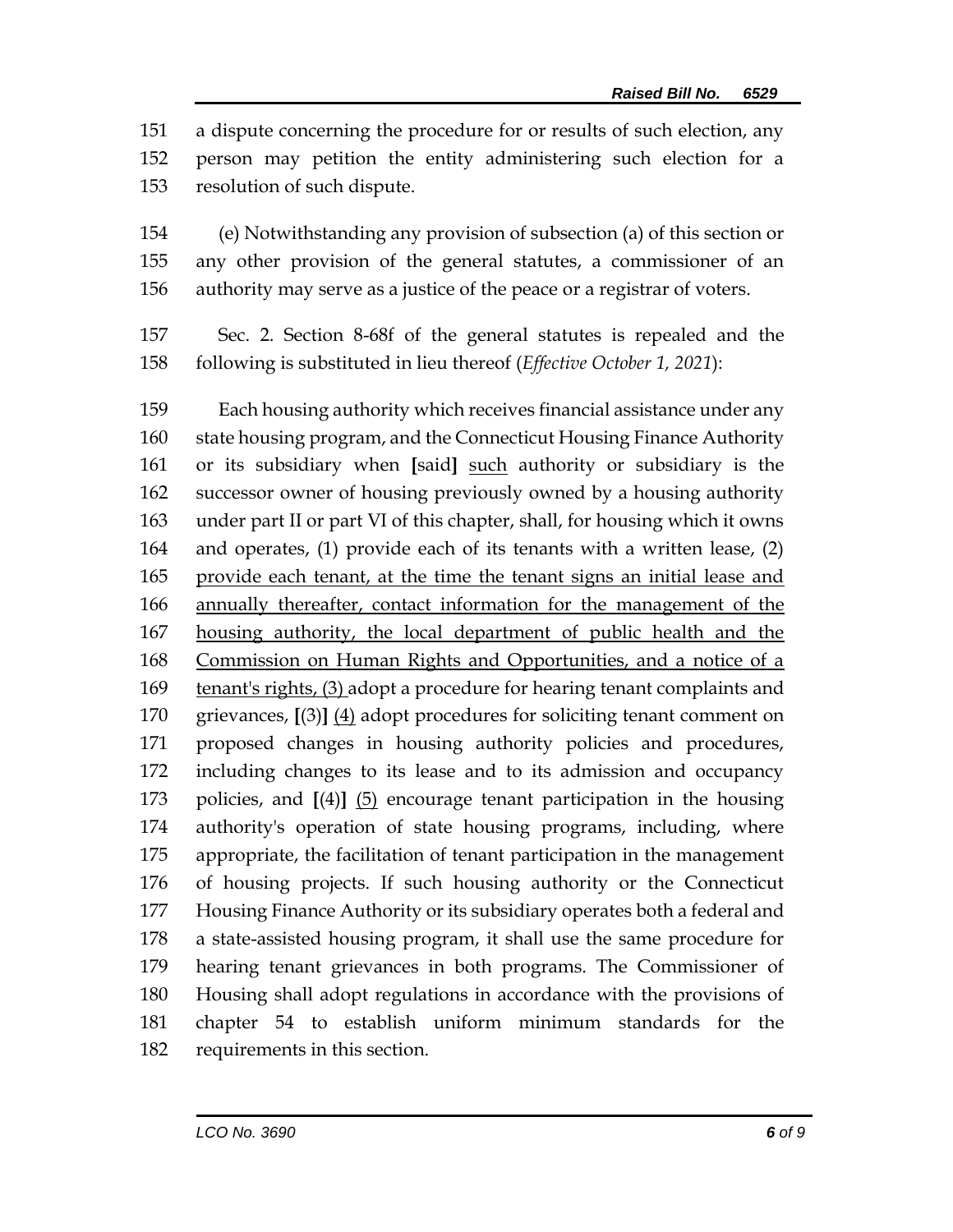Sec. 3. Section 8-68d of the general statutes is repealed and the following is substituted in lieu thereof (*Effective October 1, 2021*):

 (a) Each housing authority shall submit a report to the Commissioner of Housing and the chief executive officer of the municipality in which the authority is located not later than March first, annually. The report shall contain (1) an inventory of all existing housing owned or operated by the authority, including the total number, types and sizes of rental units and the total number of occupancies and vacancies in each housing project or development, and a description of the condition of such housing, (2) a description of any new construction projects being undertaken by the authority and the status of such projects, (3) the number and types of any rental housing sold, leased or transferred during the period of the report which is no longer available for the purpose of low or moderate income rental housing, (4) the results of its annual audit conducted in accordance with subsection (b) of this section, and **[**(4)**]** (5) such other information as the commissioner may require by regulations adopted in accordance with the provisions of chapter 54.

 (b) The commissioners of the authority shall annually contract with a firm of certified public accountants to undertake an independent financial audit of the authority in accordance with generally accepted 203 auditing standards.

 Sec. 4. (NEW) (*Effective October 1, 2021*) (a) There is established, within the Department of Housing, an Office of the Housing Advocate. Not later than October 1, 2021, the Commissioner of Housing shall, within available appropriations, designate an employee within the Department of Housing with knowledge of housing-related issues and state programs to serve as Housing Advocate.

 (b) The Office of the Housing Advocate shall provide services to any tenant, as defined in section 47a-1 of the general statutes, including, but not limited to, (1) assisting a tenant in understanding the tenant's rights and responsibilities under the terms of his or her rental agreement, as defined in section 47a-1 of the general statutes; (2) providing resources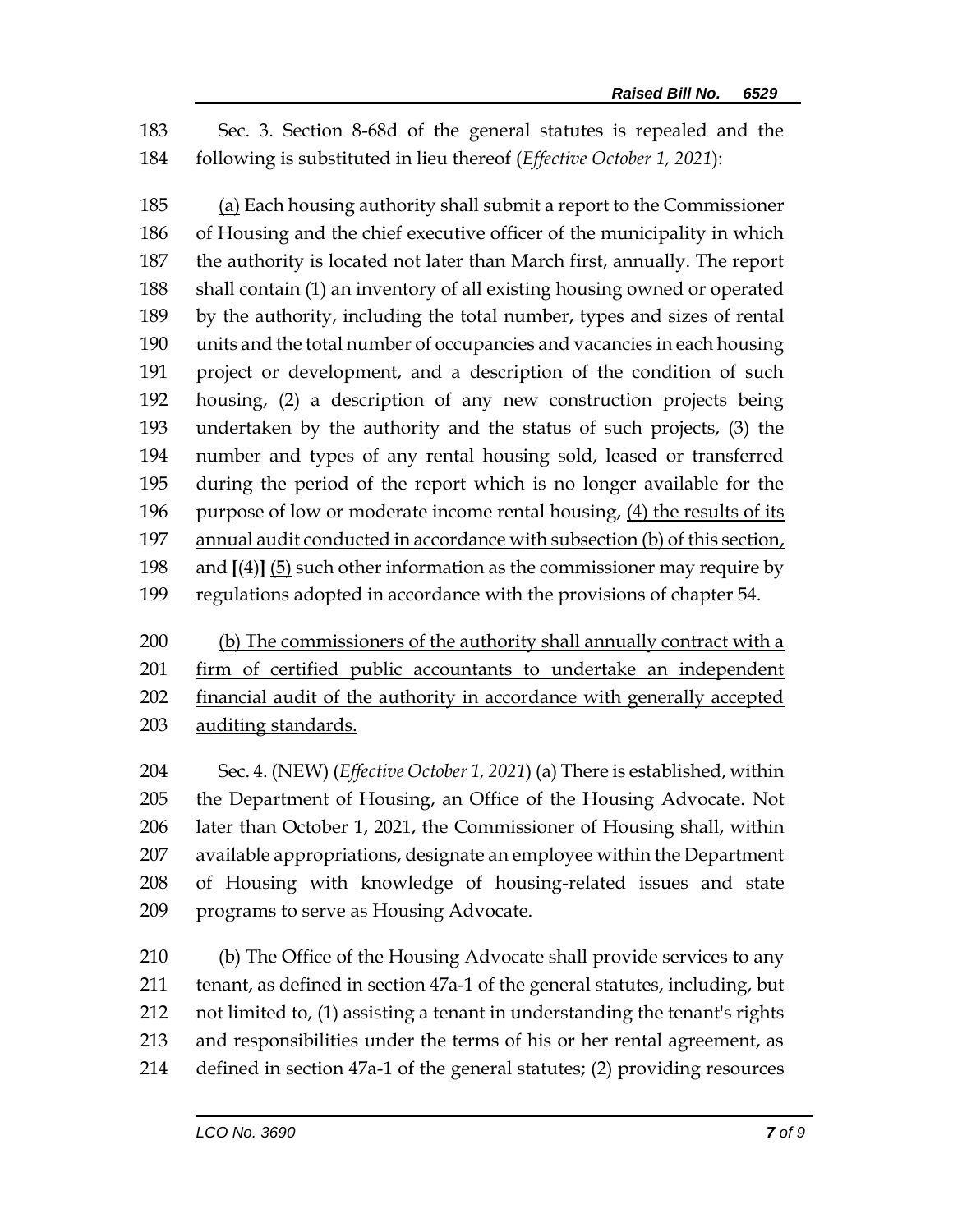to assist a tenant in advocating for himself or herself to resolve a dispute with a housing authority, as defined in section 8-39 of the general statutes, or a landlord, as defined in section 47a-1 of the general statutes; and (3) coordinating finding housing for a tenant.

219 (c) The Housing Advocate may, within available funds, appoint such 220 staff as may be deemed necessary. The duties of the staff may include 221 the duties of the Housing Advocate if performed under the direction of 222 the Housing Advocate.

 (d) The General Assembly may annually appropriate such sums as necessary for the payment of the salaries of the staff and for the payment of office expenses and other actual expenses incurred by the Housing Advocate in the performance of the advocate's duties.

 (e) Not later than February 1, 2022, and annually thereafter, the Housing Advocate shall submit, in accordance with the provisions of section 11-4a of the general statutes, to the Commissioner of Housing and the joint standing committee of the General Assembly having cognizance of matters relating to housing, a detailed report analyzing the activities of the Office of the Housing Advocate during the prior year and any recommendations for proposed legislation to promote the purposes of the office.

| This act shall take effect as follows and shall amend the following |                 |             |
|---------------------------------------------------------------------|-----------------|-------------|
| sections:                                                           |                 |             |
|                                                                     |                 |             |
| Section 1                                                           | October 1, 2021 | 8-41        |
| Sec. 2                                                              | October 1, 2021 | 8-68f       |
| Sec. 3                                                              | October 1, 2021 | 8-68d       |
| Sec. 4                                                              | October 1, 2021 | New section |

## *Statement of Purpose:*

To create an Office of the Housing Advocate, require training for housing authority commissioners and criminal history records checks for housing authority employees, and require housing authorities to provide certain contact information and notify tenants of their rights.